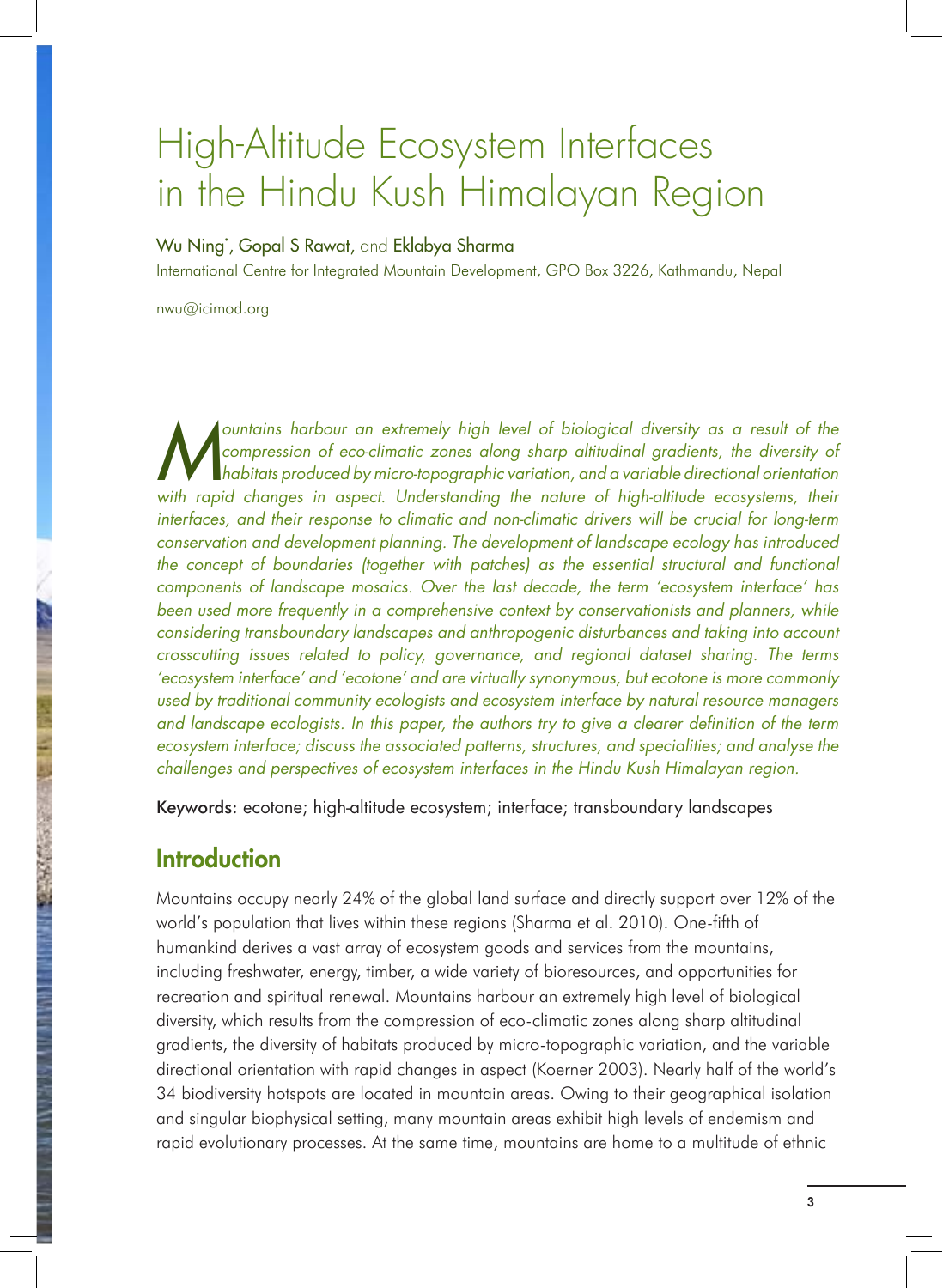communities who have inherited and nurtured rich cultural practices, farming systems, and related traditional knowledge (CBD 2010). However, mountain ecosystems are among the most fragile in the world and are under severe threat from climate change, invasive alien species, globalization, urbanization, and other anthropogenic pressures.

The Hindu Kush Himalayan (HKH) region is one of the largest and most assorted mountain settings in the world, embracing 4.3 million square kilometres of land with several parallel mountain ranges, such as the Karakoram, the Hengduan Mountains, the Himalayas, the Hindu Kush, and the Tibetan Plateau, all comprising diverse landscapes of mountains, plateaus, river valleys, and adjoining foothills. The region is well known for geo-hydrological, biological, cultural, and aesthetic values. The eco-climatic conditions range from tropical  $\approx$  100 masl) to high alpine and nival zones ( $>$ 6,000 masl), with a principal vertical vegetation regime representing tropical and subtropical rainforests; temperate broadleaf, deciduous, or mixed forests; temperate coniferous forests; alpine moist and dry scrub; meadows; and desert steppe (Pei 1995; Guangwei 2002).

The HKH region is inhabited by more than 210 million people representing diverse ethnic and sociocultural groups. In addition, 1.3 billion people living in the downstream areas depend on the ecosystem goods and services flowing from the region. Based on the physical features, the HKH region is divisible into two sub-regions: the mountainous area, which is rugged and varies in altitude and aspect, thereby harbouring extremely diverse forest types known on earth; and the vast Tibetan plateau, also known as the 'Roof of the World', generally located above 4,000 masl, and encompassing grasslands, desert steppe, and high-altitude wetlands. The region hosts all or part of four Global Biodiversity Hotspots: the Himalayas, Indo-Burma, Mountains of South-West China, and Mountains of Central Asia (Mittermeier et al. 2004; Chettri and Shakya 2008). In terms of land cover, recent estimates show that the HKH region is 14% forest, 26% agriculture (including areas with a mixture of natural vegetation), 54% rangeland, 1% water bodies, and 5% permanent snow and glaciers. Approximately 39% of the area is included in a protected area network. This results in a new interface for ecosystems, i.e., the transitional zone between protected areas and other land use categories.

The past few decades have witnessed unprecedented changes in the patterns of resource use and developmental activities in the HKH region under the influence of globalization and socioeconomic transformation of the societies. These, coupled with a rapidly changing climate, pose serious threats to the sustainability of the ecosystems, especially at higher altitudes, which are ecologically fragile and extremely sensitive. With the exception of a few empirical studies (such as Maharana et al. 2000a, 2000b; Baral et al. 2007, 2008; Badola et al. 2010; Chen and Jim 2010), there have been no serious efforts to enhance scientific understanding of the significance of ecosystem interfaces and the value of the ecosystem services of the HKH region. Thus, there is an increasing need to promote in-depth research on high-altitude ecosystem interfaces and develop sound methodologies for monitoring, restoring, and valuing them in order to ensure that their value is realized. In terms of ecosystem services, the high-altitude environments are crucial as they form the upper catchments of the Himalayan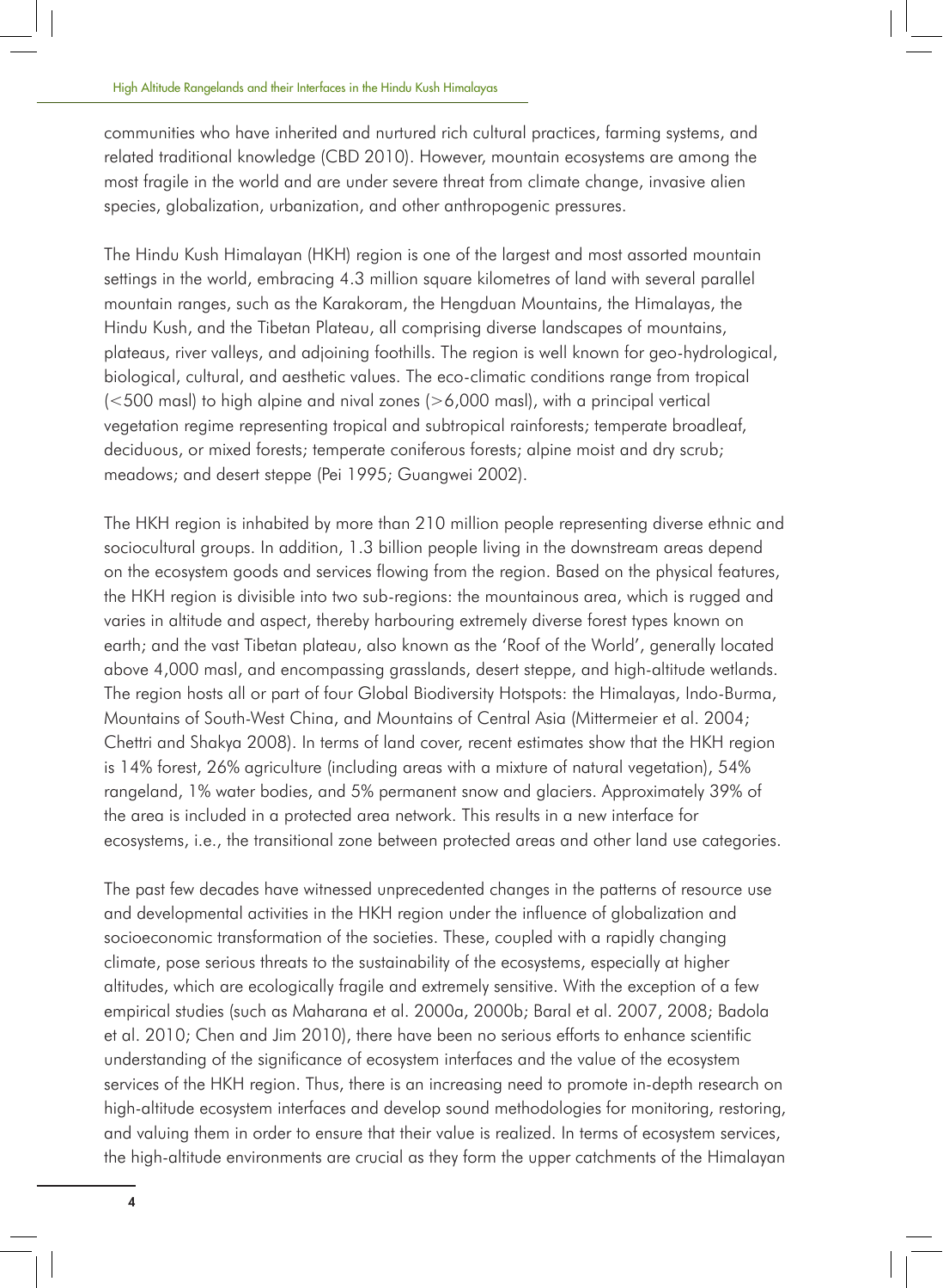rivers that serve as lifeline for both the mountain people and those living downstream. However, owing to the physically challenging and hostile environment and limited growing season, these areas offer limited livelihood opportunities. Planned developmental activities, rapid changes in land use practices, and overexploitation of natural resources in such areas can severely affect the flow of ecosystem goods and services from the mountains and the wellbeing of human populations both within and outside the region (Sharma and Yonzon 2005; Sharma et al. 2010; Tse-ring et al. 2010). Understanding the nature of high-altitude ecosystems, their interfaces, and their response to climatic and non-climatic drivers, will be crucial for long-term conservation and development planning.

This article deals with the concept and salient features of high-altitude ecosystem interfaces in the HKH region, the key issues and challenges for managing the interface areas, and strategies for participatory action research and monitoring.

### From Ecotone to Ecosystem Interface

Modern concepts in landscape ecology recognize the significant role of heterogeneity in space and time. Heterogeneity in the landscape is created mostly at the junctions of two or more ecosystems. Traditionally, the junctions between different ecosystems or biomes have been termed 'ecotones', a term first proposed by FE Clements in 1905, and subsequently used widely by a large number of ecologists across the globe (Clements 1905; Tansley and Chipp 1926; Odum 1983). The study of ecotones gained increased momentum after the 1970s. The most recent and best accepted definition of ecotone comes from the Scientific Committee on Problems on the Environment (SCOPE) meeting held at the International Council of Scientific Unions, Paris, France in 1987, according to which the ecotone is a "zone of transition between adjacent ecological systems, having a set of characteristics uniquely defined by space and time scales and by the strength of the interactions between adjacent ecological systems" (Holland 1988). The term 'ecological systems' makes the definition scale independent and the concept is useful as an abstract framework for organizing the descriptive characteristics and properties of ecotones in general (Risser 1995). The reference to "strength of the interactions" stresses that interfaces are sites of exchange of energy, materials, and organisms between adjacent ecosystems or habitat patches.

In nature, the boundaries between two different ecosystems are usually gradual and seldom abrupt. The physical width of the boundary area may vary from a few metres to several kilometres depending on the systems considered, but the mutual influences may reach much further. Examples of distinct boundaries of ecosystems include the timberline in alpine belts, and the riverine boundary between terrestrial and aquatic ecosystems. In many cases, the physiologically determined limits of species occur within ecotones. These transition zones may be sensitive to environmental changes; thus monitoring of ecotones might offer a way to detect effects such as immediate biotic responses to climatic changes. The transitional belts may also act as buffer zones between adjacent communities, serving as semi-permeable barriers across which energy, nutrients, and propagules flow, or as landscape boundaries that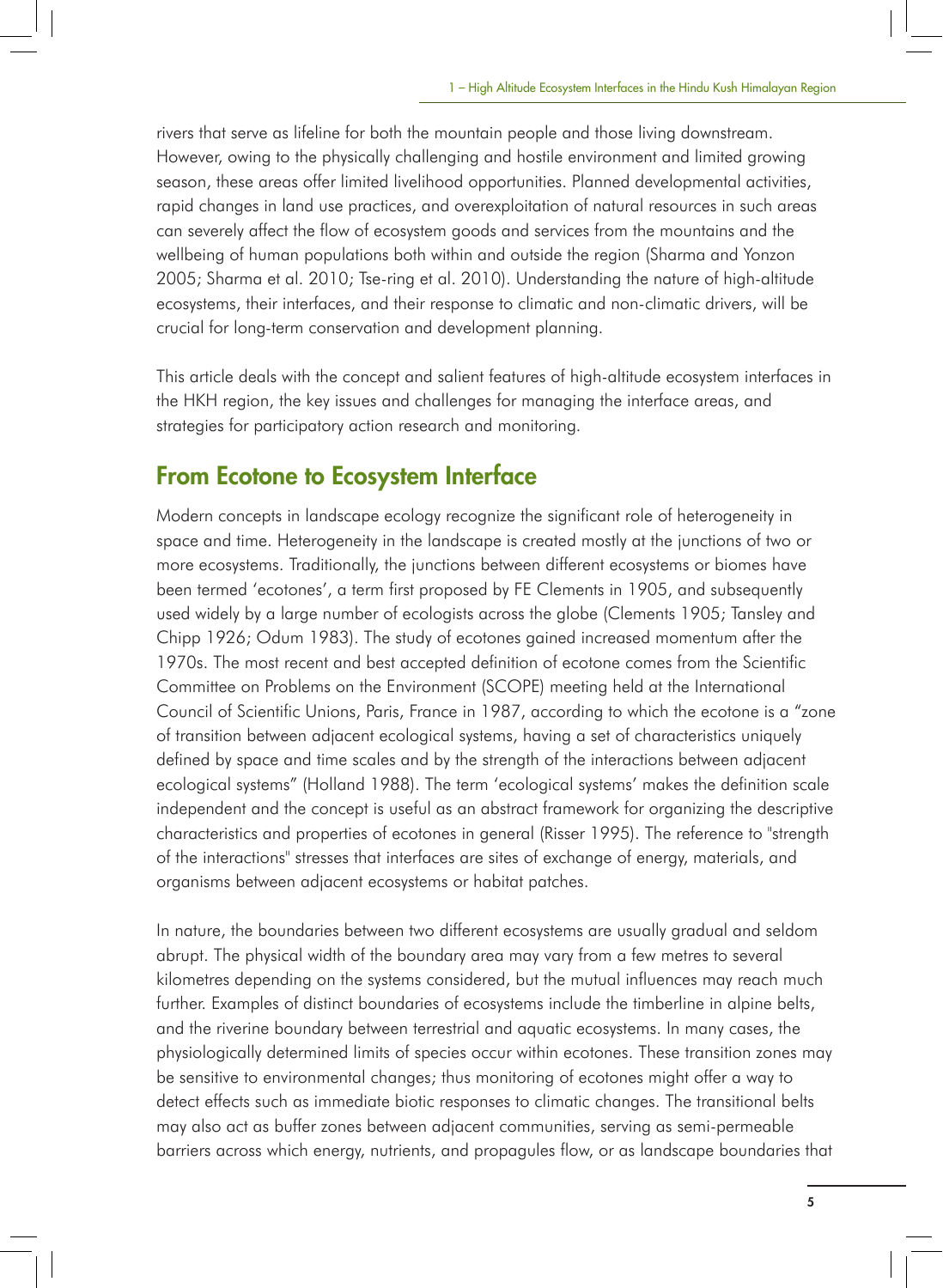potentially confer stability to adjacent communities (Holland 1988). Understanding the structure, function, and dynamics of these belts is critical to developing objective criteria for measuring changes in the attributes of ecological boundaries that reflect environmental change. Thus ecological boundaries can be viewed not only as a signal amplifier for outside interference, but also as an important zone for research on global change.

The terms 'ecotone' and 'ecosystem interface' are almost synonymous, but ecotone is generally used by academics and traditional community ecologists, whereas ecosystem interface is used more by natural resource managers and landscape ecologists. The use of 'ecotone' was prevalent until the 1960s among plant ecologists who worked in a somewhat isolated manner at distinct scales such as along the boundaries of forests, rangelands, and woodlands (Risser 1995). For most classic ecological research, ecotone is still defined purely as a transition zone between plant communities. Within this, ecozones are considered to be intermediate zones between two or more plant communities where the processes of exchange or competition between neighbouring communities or subunits of communities occur.

The development of landscape ecology brought the concept of boundaries (together with patches) as essential structural and functional components of landscape mosaics (Cadenasso et al. 2003). Climate, topography and aspect, soil characteristics, species interactions, physiological parameters, and even population genetics are important considerations at ecological boundaries, depending on the scale. Recently, researchers on landscape boundaries suggested that it would be desirable to broaden the term ecotone. In the past decade, conservationists and planners who adopted an 'ecosystem approach' in landscape conservation, more frequently used the term 'ecosystem interface' to reflect the comprehensive context used when considering transboundary landscapes and taking into account crosscutting issues related to policy, governance, and regional data sharing (Sherpa et al. 2003; GoN/ MoFSC 2006; Chettri et al. 2007; Sharma et al. 2007). Generally speaking, 'ecosystem interface' shares similar ecological characteristics and functions with 'ecotone', especially the geographical spatial dimension, but can be viewed as an integrated context with both biological and anthropogenic dimensions on a landscape scale, and as a dynamic, multidimensional transition zone that exhibits greater internal heterogeneity than adjacent biomes. It can also be defined as the transition zone where one biome changes to another and the land use practices change accordingly. For example, in the HKH region, an alpine treeline is not only the ecotone between an alpine meadow and sub-alpine forests, it is also the 'interface' between pastoral transhumance and other land use practices, although the width of the belt is variable across the region.

## Ecosystem Interface Patterns

An ecosystem interface is often characterized by a transition from one biome to the other, and is not necessarily marked by changes in the physical or topographic features. It is scale dependent and variable in space and time. When the resolution is finer, every boundary becomes blurred (Erdos et al. 2011). In reality, most natural boundaries represent transition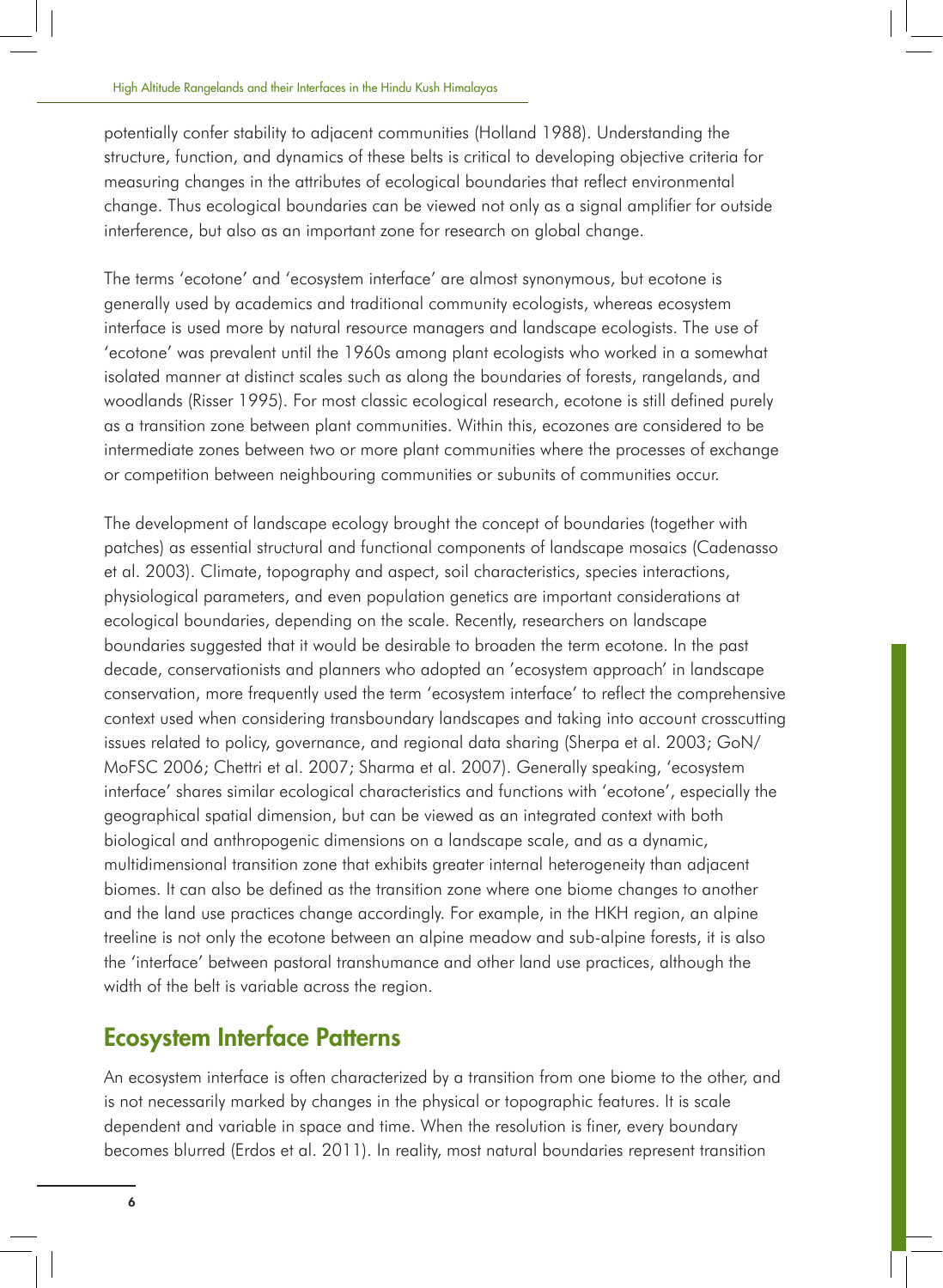zones along an environmental gradient (Armand 1992). Depending upon the steepness of the gradient and the scale, lines may be sharp or indicative. Even along the most prominent natural boundaries such as riverine forests and alpine timberlines, two or more parallel lines can be visualized when viewed at fine scale, depending upon the micro-habitat parameters. Thus factors related to the environment and availability of resources may change along a transition zone depending upon the micro-habitat preference. Daubenmire (1968) recognized four general types of boundaries between plant communities:

- i) Abrupt transitions caused by discontinuities in an underlying environmental gradient;
- ii) Gradual blending of vegetation due to smooth environmental gradients;
- iii) 'Mosaic' interfaces where peninsulas and islands from each community extend into the other, probably as a result of local heterogeneity in soil or microclimate; and
- iv) Sharp transitions even on smooth environmental gradients due to biotic interactions among organisms.

The first three are based on community distribution being closely related to controlling factors in the environment e.g., soil moisture. Each is then distinguished by the abruptness and the degree of spatial heterogeneity within the interface. The fourth type is unique in having the control of environmental factors usurped by biotic interactions such as competition or mutualism (Armand 1992). Figure 1 illustrates graphically some different types of boundaries between natural ecosystems, in this case the interface between forest and grassland ecosystems.

Figure 1: A generalized model showing different forest-grassland interfaces: A, B), simple interfaces with equal and homogeneous surfaces; C) inclusion of one type into the other, creating multiple interfaces; D) complex interfaces, E, F) different patterns of interface which lengthen the total edge; G) diffusion of one interface into the other without a prominent boundary; H) interface that could be formed as a result of a peculiar topographic or biotic interference.

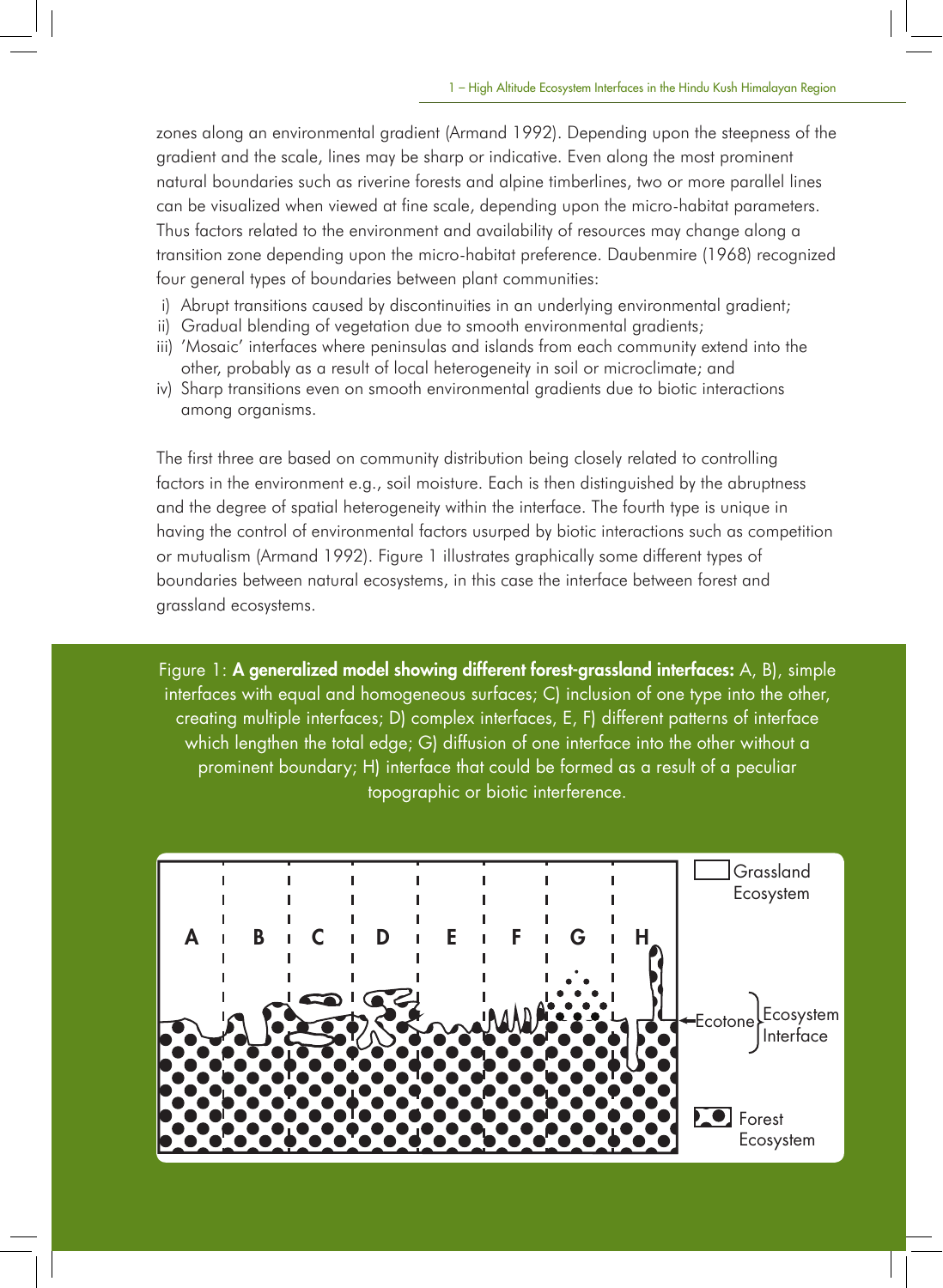The shapes of the ecosystem interfaces are idealized models interpreting the natural transitions; real natural transitions can be more complicated. Changes in the physical environment may produce a sharp boundary, as in the case of the alpine timberlines, especially between the krummholz (the stunted forest characteristic of a timberline) zone and alpine meadows. Elsewhere, more gradually blended interface areas can be found together in various proportions. The complexity of ecosystem interfaces has encouraged ecologists to use different theoretical tools to explore their properties. Recently, ecological boundaries have frequently been examined using a structural or functional approach (Yarrow and Salthe 2008). Salthe (1985) emphasizes the role of structural units as parts of hierarchical systems. Such units have boundaries that constrain what states they can assume and what processes occur within. A structural approach is conceptually in line with the majority of edge detection methods currently used in boundary studies (Fagan et al. 2003). Furthermore, patterns in spatial heterogeneity are often distinct at different scales and different structuring processes can also emerge at different scales (Peterson 2000). Recently, Erdos et al. (2011) provided yet another elaborated definition of the spatial boundary. They distinguished between the gradient (transition) and the space-segment (transitional zone), and identified the main difference between the two types of gradients: cline and tone. Furthermore, they discussed the meanings of synonyms such as the boundary line, boundary zone, edge, margin, and border.

Mountain ranges often create more complicated interfaces, due to a wide variety of climatic conditions combined with the influence of topography and degree of slope. In mountains, two conditions favour the formation of ecosystem interfaces: the steep gradients in the physical environment, for example topography and climate, that directly affect key ecological processes and the distribution of organisms; and aspects of mountain slopes, for example, shady slopes and sunny slopes, which directly affect the distribution of dominant species and different disturbances in ecosystems. The Himalayan region provides ample opportunity to study interface ecology as it houses a large number of ecosystems along altitudinal gradients. In mountains, ecosystem interfaces differ significantly from their neighbouring systems in terms of spatial scale, structural attributes, and processes. Thus, interfaces and neighbouring systems can be seen as discrete ecological units when studying the changes of ecosystem services driven by climatic or anthropogenic pressure.

# Key Specificities of Ecosystem Interfaces

The ecosystem interface possesses many unique natural attributes such as the distinctiveness of edge effects (Clements 1905; Hardt 1989), non-continuity of vegetation distribution, heterogeneity in a landscape structure (Walker 1979, 1985), and fragility of the ecological environment. These attributes, uniquely defined by space and time scales, guide the study of ecosystem interfaces and play an important and irreplaceable role in the exploration of natural ecological laws and the protection of the ecological environment. For this reason, the ecosystem interface has received increasing attention from scientists and governments (Di Casstris and Hansen 1992; Wang et al. 2000; Kevin and Thomas 2006; Temuulen 2005).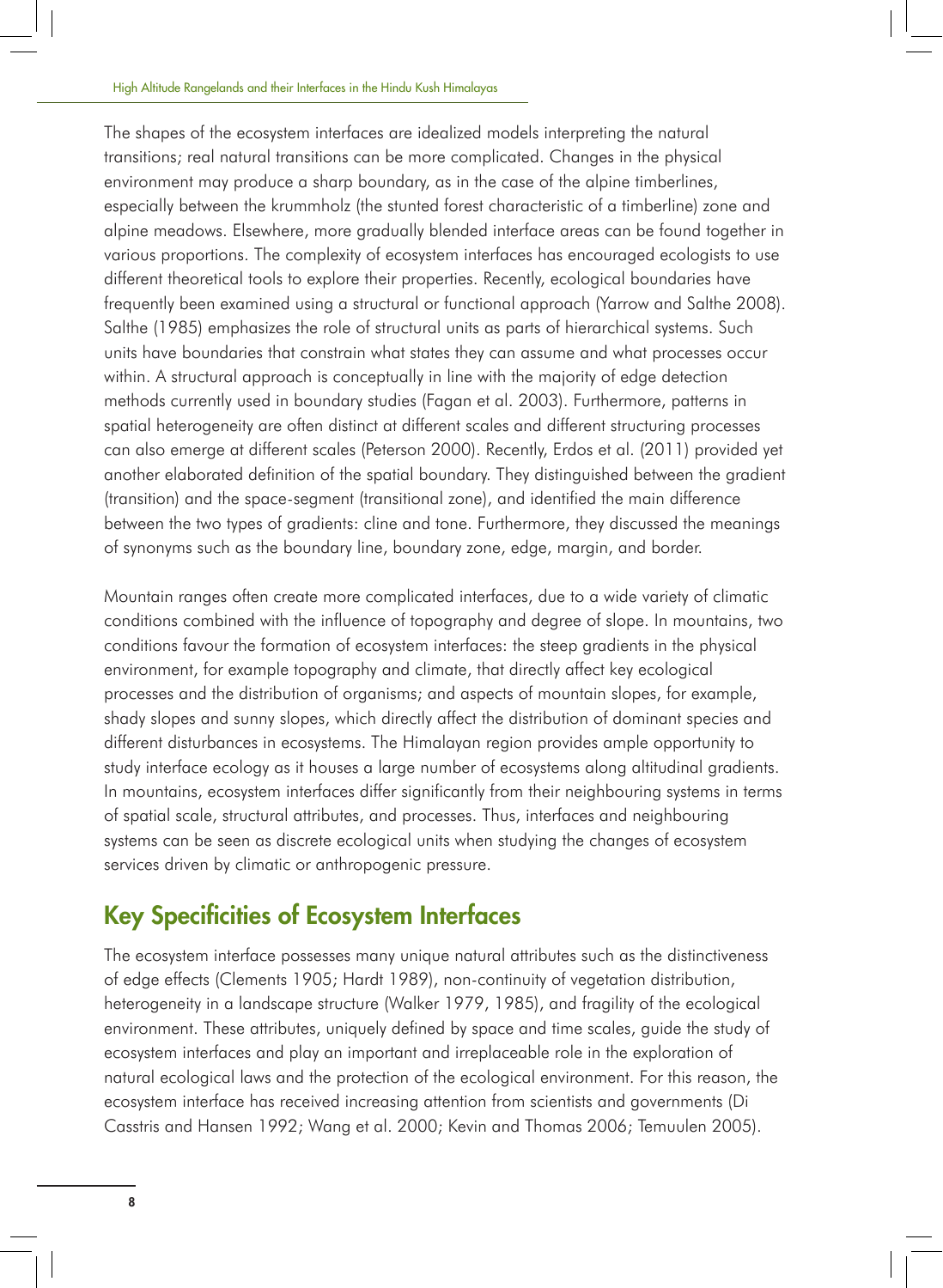#### Rich biodiversity

One reason for studying ecosystem interfaces is that these areas harbour particularly rich biodiversity due to proximity of contrasting habitat types. Interfaces may also serve as barriers or corridors between gene pools as they represent unique habitats optimal for some species and inhospitable for others. An interface controls energy and material flux, thereby allowing a potentially sensitive site for interactions between biological populations and their controlling variables, providing critical habitat for rare and threatened species, and serving as source area for pests and predators. Some interfaces may also be sites for longitudinal migration (e.g., along windbreaks or riparian zones) and genetic pools or sites for active microevolution (e.g., forest/agricultural interfaces). Thus the effects of an interface on biodiversity are evident at the genetic, species, habitat, and landscape levels of organization.

The presence of an increased variety of plants and animals at the ecosystem interface is called the 'edge effect' and is essentially due to a locally broader range of suitable environmental conditions or ecological niches. Plants in competition extend themselves on one side of the interface as far as their ability to maintain themselves allows. Beyond this, competitors of the adjacent ecosystem take over. As a result the interface represents a shift in dominance. Ecosystem interfaces are particularly significant for mobile animals, as they can exploit more than one set of habitats within a short distance. The interface may also include a number of highly adaptable species that tend to colonize such transitional areas (Smith 1974). This can produce a high diversity along the boundary line, with the area displaying a greater than usual overall diversity.

Not all kinds of landscape boundaries show an increased number of species. In some cases, the ecosystem boundary contains fewer species than either of the adjacent patches. This can result if the interface is subject to great fluctuations in resource levels (as in the salt lake/ lakeside interfaces on the Tibetan Plateau) or experience extreme levels of disturbance (e.g., the boundary of a protected area). It is also possible for the overlap of disturbances at an interface to create synergetic effects that are adverse to many species. Finally, edge specialists may be few if the interface is too narrow to provide a unique habitat.

Noss (1993) found that whereas the density of nesting birds was highest on habitat edges, nesting success was lowest there due to increased predation rates. He suggested that narrow, man-made habitat edges may function as 'ecological traps' by concentrating nests and thereby increasing density-dependent mortality. Also, there is increasing evidence that some patch interior species cannot tolerate habitat edges and become extinct in highly fragmented habitats (see Neilson 1993). Consequently, the strategy of maximizing local diversity by increasing the abundance of interfaces may lead to a reduction in regional diversity due to the loss of edge-avoiding species (Noss 1983). There is a need to develop predictions on the factors that influence biodiversity in patch boundaries and to test these predictions against patterns in nature. Moreover, there is a need for more consideration of the consequences of human alteration of landscape boundary structures on biodiversity and abundance.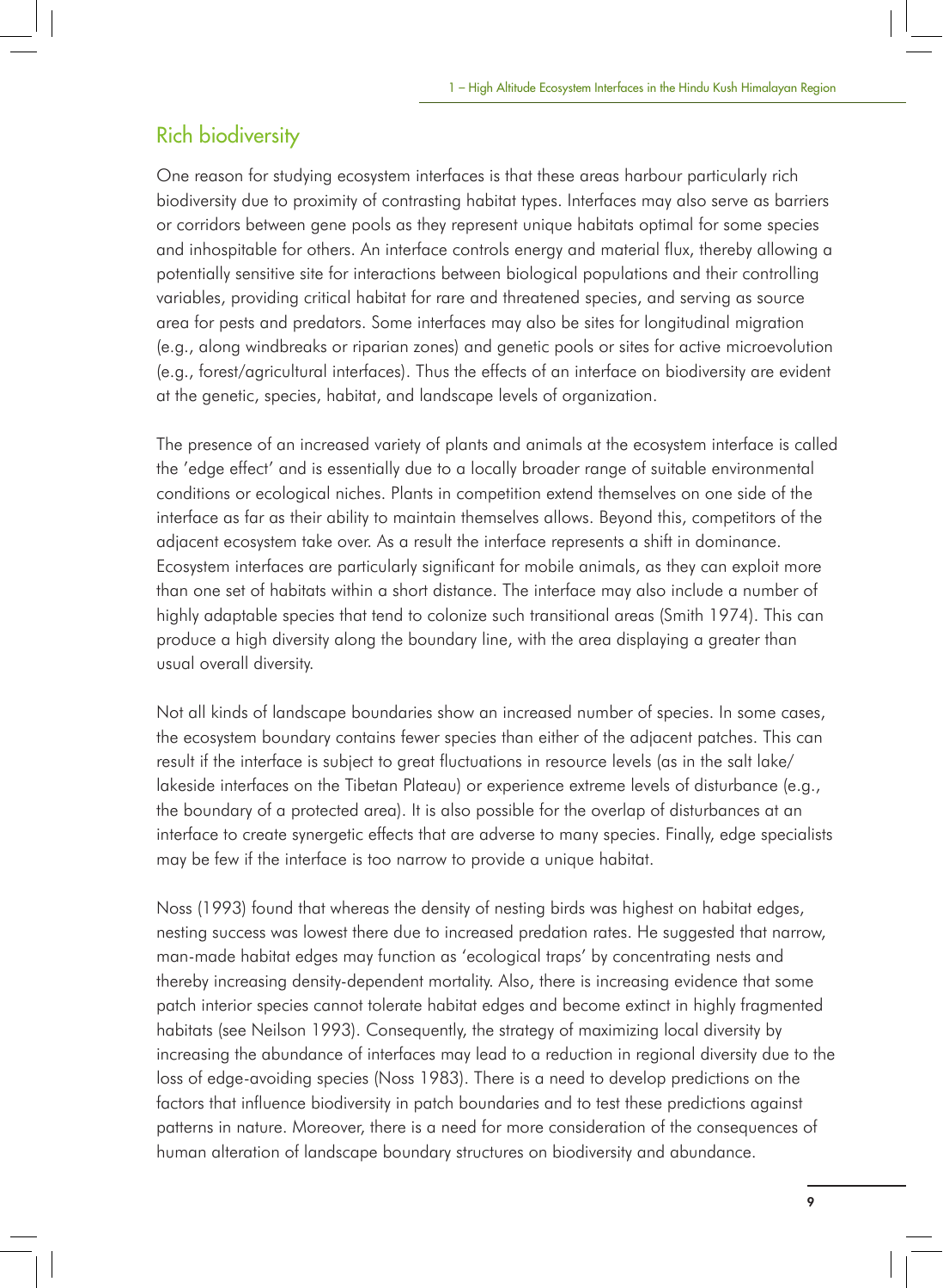#### Strong sensitivity

The ecological boundaries are particularly sensitive to rapid changes in climate and anthropogenic impacts, thus they could be a good indicator to use in environmental monitoring. Organisms in the transition zones between ecosystems may be near their tolerance limits and thus quick to respond to environmental change. For this reason, scientists involved with the International Geosphere-Biosphere Programme (IGBP) are interested in monitoring ecosystem interfaces as early indicators of global change. Over the last two decades, many researchers have emphasised the role of ecological boundaries as monitors of global climate change, and several models of their dynamics have been established (Solomon 1986; Neilson 1993; Noble 1993). The relationship between boundary dynamics and climatic change, however, is complicated due to individualistic responses of species, the interaction of species, and the time-lag of vegetational development during climatic change (Liu et al. 2001). Equally, non-climatic factors, such as fire, soil, topography, and grazing can also lead to shifts in ecosystem interfaces (Wu and Liu 1998).

Ecosystem interfaces are not only sensitive to climate change but also to other external disturbances. For example, interfaces between terrestrial and freshwater ecosystems are particularly sensitive to drainage, pollution, and land-use change. Examples include riparian forests, marginal wetlands, littoral lake zones, floodplain lakes and forests, and areas with groundwater-surface water exchanges. Peatlands have been studied worldwide due to their sensitivity to global warming and their contribution to greenhouse gas emissions as a result of exploitation for agriculture, grazing, peat mining, and forestry and decline in biodiversity (Joosten et al. 2012).

#### High vulnerability

Geological instability, steep topography, extreme climatic conditions, and turbulent rivers make the HKH region vulnerable to various kinds of disturbances and sensitive to natural disasters. Interventions, positive and negative, may change the composition and function of ecosystem interfaces and result in a space/range shift and structural change of ecological boundaries. At present, most high-altitude ecosystems and their interfaces are suffering from degradation, desertification, and soil erosion, which are further aggravated by climatic and anthropogenic factors. Mountain areas are prone to landslides and landslips in the rainy season and avalanches in winter. Moreover, during recent decades, population growth and anthropogenic pressures have been increasingly affecting the irreplaceable biodiversity of the landscapes. The influence of globalization and climate change on the stability of the fragile mountain ecosystems and the livelihoods of mountain people is increasing. Vulnerable physical conditions interwoven with anthropogenic pressures aggravate the straitened circumstances in the HKH region. Lack of livelihood options, together with modern changes in lifestyle, have made the indigenous communities of the landscape extremely vulnerable. Under the global climate change scenario, the landscapes and their people and biodiversity are likely to face acute threats to their continued sustenance and long-term sustainability.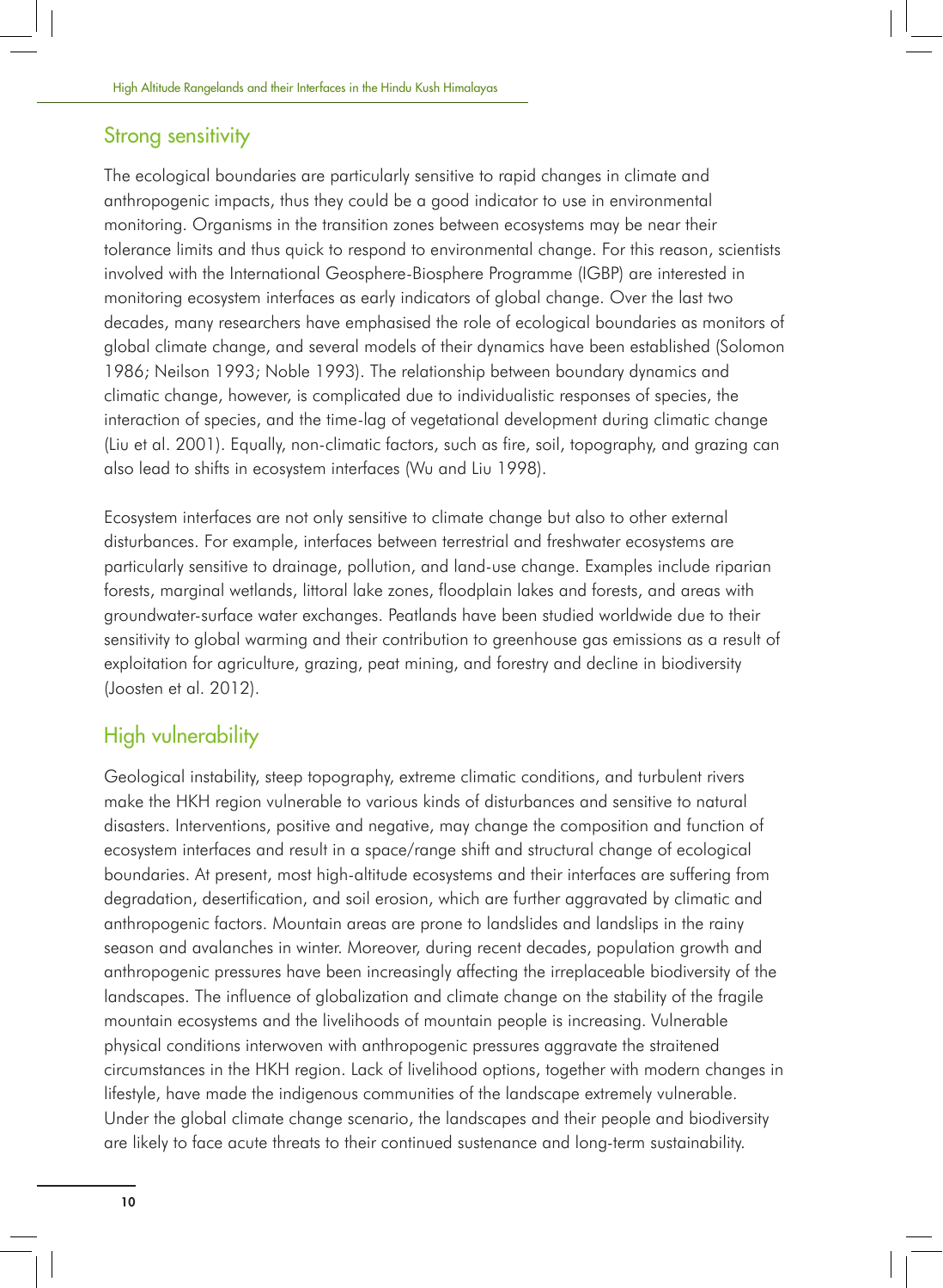Protection of high-altitude ecosystems and their interfaces can play a significant role in retaining the most needed services such as water, biodiversity, and carbon sequestration and creating an opportunity to diversify the livelihoods of local communities based on the available natural resources.

#### Challenges and Perspectives of Interfaces in the HKH

Although the area occupied by interfaces in the HKH region is small compared to the total area of landscapes or habitats, their role is extremely important because they control the flow of organisms, materials, energy, and information (Wiens et al. 1985). Risser (1995) in his review of the study of ecotones suggests that the most important current studies on ecological boundaries are those on the dynamic impact of boundaries on active landscapes, the significant role in supporting a high level of biological diversity, and the role of boundaries as a source of high levels of primary and secondary productivity. Interfaces frequently intensify or concentrate the flow of materials, as well as the movement of organisms across the landscape. Providing important components of wildlife habitat, interfaces of protected areas also act as sensitive indicators of efficient conservation and management.

The distinction between a biome and an interface is more than ecological semantics. It influences strategies for preservation and restoration, and it may affect animals more than plants. The mountain protected areas in the HKH, and associated faunal communities in particular, have typical interface characteristics, and therefore present special challenges for conservationists. The persistence of marginal populations in an ecosystem interface may depend crucially on immigration from source populations nearer the centres of the species' range in adjacent biomes. If the source populations are not thriving, centrifugal dispersal movements may be inadequate to maintain peripheral populations in the interface. As a result, the presence and persistence of a species in an interface may depend as much, or more, on the conditions in the adjacent biomes as on the conditions in the interface itself (Wiens et al. 1985).

Knowledge on ecosystem interfaces plays a significant role in the field of landscape management, as well as in nature conservation. Increased fragmentation due to human activity results in more boundaries. The response of interfaces to global changes, especially to global climate change, will probably be one of the most important research questions in upcoming decades. The International Centre for Integrated Mountain Development (ICIMOD), a regional knowledge-based organization, has a long history of working with ecosystem management, especially on the Himalayan rangelands, wetlands, and forests, and their interfaces, and has been promoting the improvement of ecosystems and the conservation of transboundary landscapes in the HKH region with a view to identifying opportunities for equitable development strategies for high-altitude ecosystem-dependent people. However, there is a lack of knowledge and information on the ecological role of ecosystem interfaces for conservation and sustainable management at a regional or even global scale. An ecosystem interface is a spatial analogue of vegetation change over time at a fixed location.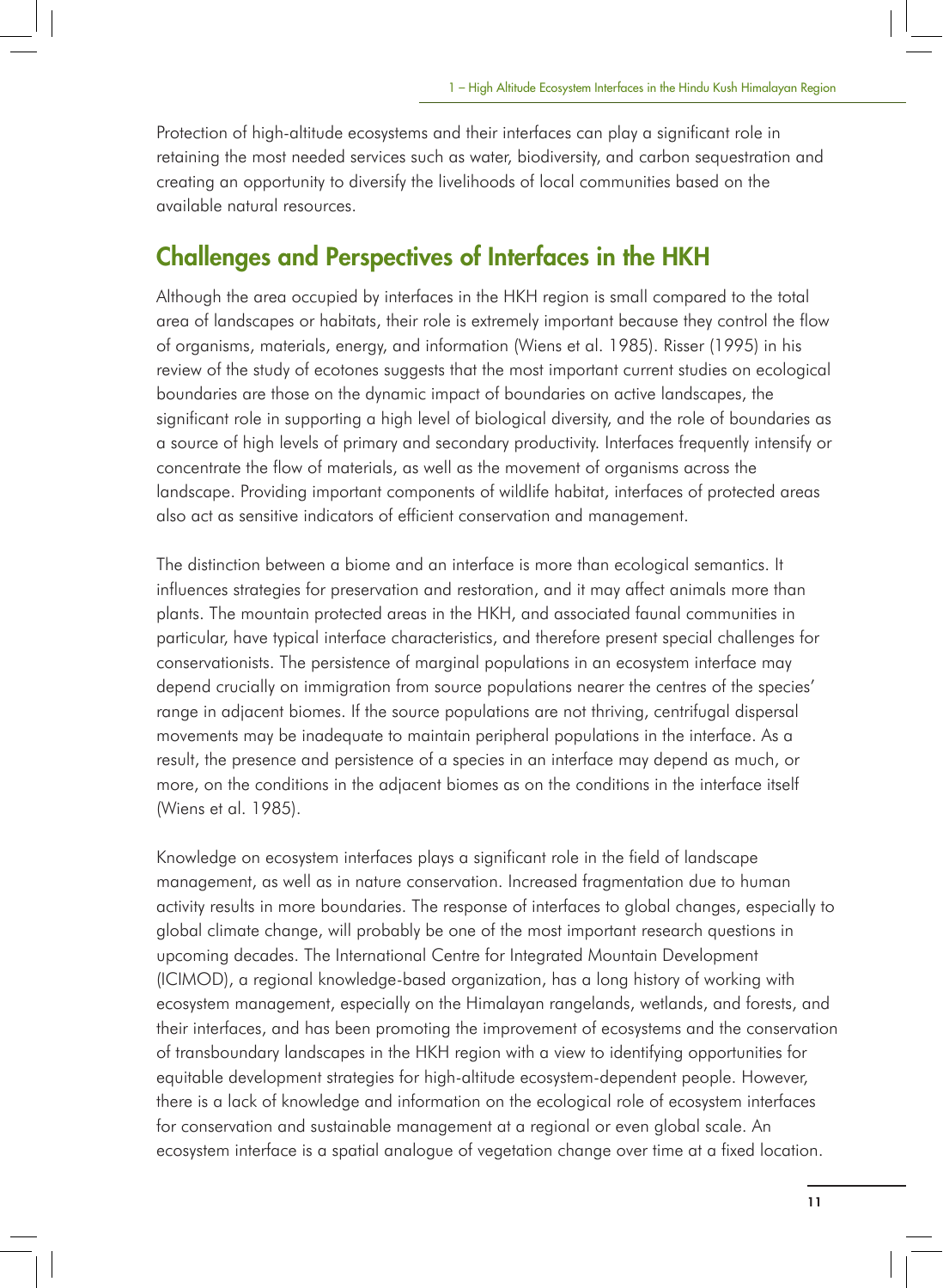There is a rich theoretical literature on thresholds in ecological system dynamics, where a minor perturbation may push a relatively stable system to a new and very different state (Walker et al. 1979). Exploring this concept of 'interface in time' seems especially important now, when human-induced climate change may cause rapid alteration of many components of the biosphere (Dyer et al. 1988). We will examine three topics that we consider to be among the most important reasons for further study on ecosystem interfaces: (1) interfaces may influence ecological flows between ecosystems; (2) unique patterns of biodiversity may occur in an interface; and (3) humankind is substantially altering interface patterns without knowledge of the consequences. These topics will also be covered to some extent by various articles in this volume.

In terms of the conservation and management of transboundary landscapes, ecosystem interfaces are important in influencing ecological flows and biodiversity in the whole landscape; where human activities are dramatically altering these boundaries, management actions are clearly desirable. One approach is to attempt to halt those activities that have negative consequences and to develop management strategies that mitigate the negative impacts. Unfortunately, there is limited knowledge about the dynamics and functions of high-altitude ecosystem interfaces, and little is known about how to manage these boundaries in remote mountain areas.

The role of ecosystem interfaces in transboundary landscapes is especially important at present because human activities are having an unprecedented impact on mountain ecosystems at the local and regional levels. In the HKH region, man's imprint on the landscape structure has become ever more pronounced as human land use has broadened and intensified. In many places, human activities appear to be replacing natural agents of change as the primary determinants of landscape structure. Agricultural development, deforestation, and urban expansion have dramatically transformed upland and riparian vegetation and wildlife across geographic and political boundaries. In semi-arid areas, such as the Tibetan Plateau and Karakoram-Pamir Landscape, these activities have contributed to desertification and reductions in landscape productivity. Anthropogenic activities have also greatly accelerated the rate of species extinction, forest loss, and wetland shrinking. Thus, there is a real concern that such changes will contribute to alterations in regional and global climate. Furthermore, these climatic alterations are expected, in turn, to induce further changes in terrestrial and aquatic systems.

# **References**

- Armand, AD (1992) 'Sharp and gradual mountain timberlines as a result of species interactions'. In Hansen, AJ; Castri, FD (eds) *Landscape boundaries. Consequences for biotic diversity and ecological flows*. 92:360–378. Springer, Berlin
- Badola, R; Hussain, SA; Mishra, BK; Konthoujam, B; Thapliyal, S; Dhakate, PM (2010) 'An assessment of ecosystem services of Corbett Tiger Reserve, India.' *The Environmentalists* 30: 320–329
- Baral, N; Gautam, R; Timilsina, N; Bhat, MG (2007) 'Conservation implications of contingent valuation of critically endangered white- rumped vulture *Gyps bengalensis* in South Asia'. *The International Journal of Biodiversity Science and Management* 3: 145–156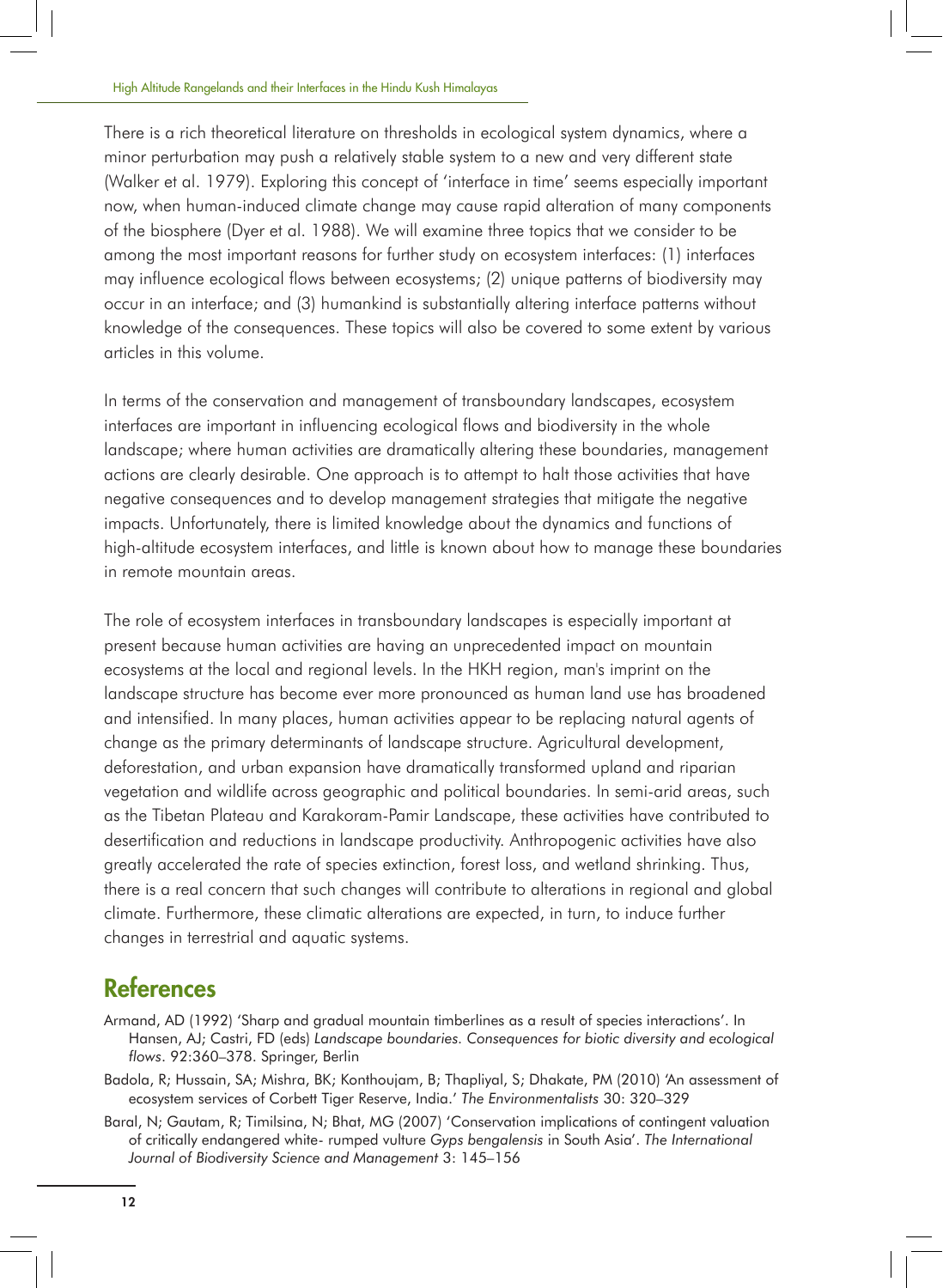- Baral, N; Stern, MJ; Bhattarai, R (2008) 'Contingent valuation of ecotourism in Annapurna conservation area, Nepal: Implications for sustainable park finance and local development'. *Ecological Economics*  66: 218–227
- Cadenasso, ML; Pickett, STA; Weathers, KC; Jones, CG (2003) 'A framework for a theory of ecological boundaries'. *BioScience* 53:750–758
- CBD (2010) Tenth meeting of the Conference of the Parties to the Convention on Biological Diversity, 18–29 October 2010, Nagoya, Aichi Prefecture, Japan. www.cbd.int/decision/cop/?id=12296
- Chen, WY; Jim, CY (2010) 'Resident motivations and willingness-to-pay for urban biodiversity conservation in Guangzhou (China)'. *Environmental Management* 45: 1052–1064
- Chettri, N; Sharma, E; Shakya, B; Bajracharya, B (2007) 'Developing forested conservation corridors in the Kangchenjunga landscape, eastern Himalaya'. *Mt Res Dev* 27:211–214
- Chettri, N; Shakya, B; (2008) 'Species to landscape: a paradigm shift in biodiversity conservation through people's participation and policy reform'. In Rasul, G; Karki, M (eds) *Policy priorities for sustainable mountain development: proceedings and selected papers from the Regional Policy Workshop*. Kathmandu: ICIMOD
- Clements, FE (1905) *Research Methods in Ecology*. Lincoln, UK: Univ. Publ.
- Daubenmire, RF (1968) *Plant communities: a textbook of plant synecology*. Harper and Row. NY. pp300
- Di Casstri, F; Hansen, AJ (1992) 'The environment and development crises as determinants of landscape dynamics'. In Hansen, AJ; Castris, FD (eds) *Landscape Boundaries*. New York: Springer-Verlag, 3–18
- Dyer, MI; di Castri, F; Hansen, AJ (eds) (1988) 'Geosphere-Biosphere Observatories: Their definition and design for studying global change'. *Biology International,* Special Issue 16
- Erdos, L; Galle, R; Batori, Z; Papp, M; Koermoeczi, L (2011) 'Properties of shrub-forest edges: a case study from South Hungary'. *Cent Eur J Biol* 6:639–658
- Fagan, WF; Fortin, MJ; Soykan, C (2003) 'Integrating edge detection and dynamic modeling in quantitative analyses of ecological boundaries'. *BioScience*, 53:730–738
- GoN/MoFSC (2006) *Sacred Himalayan Landscape Nepal Strategic Plan (2006–2016): broad strategy document*. Ministry of Forest and Soil Conservation (MoFSC), Government of Nepal (GoN), Kathmandu
- Guangwei, C (2002) *Biodiversity in the Eastern Himalayas: conservation through dialogue. Summary reports of the workshops on biodiversity conservation in the Hindu Kush-Himalayan Ecoregion*. Kathmandu: ICIMOD
- Hardt, RA (1989) 'Boundary from effects on woody colonization of reclaimed surface mine'. *Ecology* 70: 1252–1260
- Holland, MM (1988) 'SCOPE/MAB Technical consultations on landscape boundaries'. In di Castri, F; Hansen, AJ; Holland, MM (Eds) A new look at ecotones: emerging international projects on landscape boundaries. *Biology International*, special issue 17: 47–106
- Joosten, H; Tapio-Bistrom, ML; Tol, S (eds) (2012) *Peatlands guidance for climate change mitigation through conservation, rehabilitation and sustainable use* (second edition). FAO & Wetlands International
- Kevin, L; Thomas, V (2006) 'Climatic variability and episodic *Pinus ponderosa* establishment along the forest-grassland ecotones of Colorado'. *Forest Ecology and Management* 228:98–107
- Koerner, C (2003) *Alpine Plant Life*. 2nd ed. Springer, Berlin, pp337
- Liu, HY; Cui, HT; Huang, YM (2001) 'Detecting Holocene movements of the woodland–steppe ecotone in northern China using discriminant analysis'. *Journal of Quaternary Science* 16:237–244
- Maharana, I; Rai, SC; Sharma, E (2000a) 'Environmental economics of the Khangchendzonga National Park in the Sikkim Himalaya, India'. *GeoJournal* 50:329–337
- Maharana, I; Rai, SC; Sharma, E (2000b) 'Valuing ecotourism in a sacred lake of the Sikkim Himalaya, India'. *Environmental Conservation* 27:269–277
- Mittermeier, RA; Gils, PR; Hoffman, M; Pilgrim, J; Brooks, T; Mittermeier, CG; Lamoreaux, J; da Fonseca, GAB (eds) (2004) *Hotspots revisited. Earth's biologically richest and most endangered terrestrial ecoregions*. CEMEX/Agrupación Sierra Madre, Mexico City